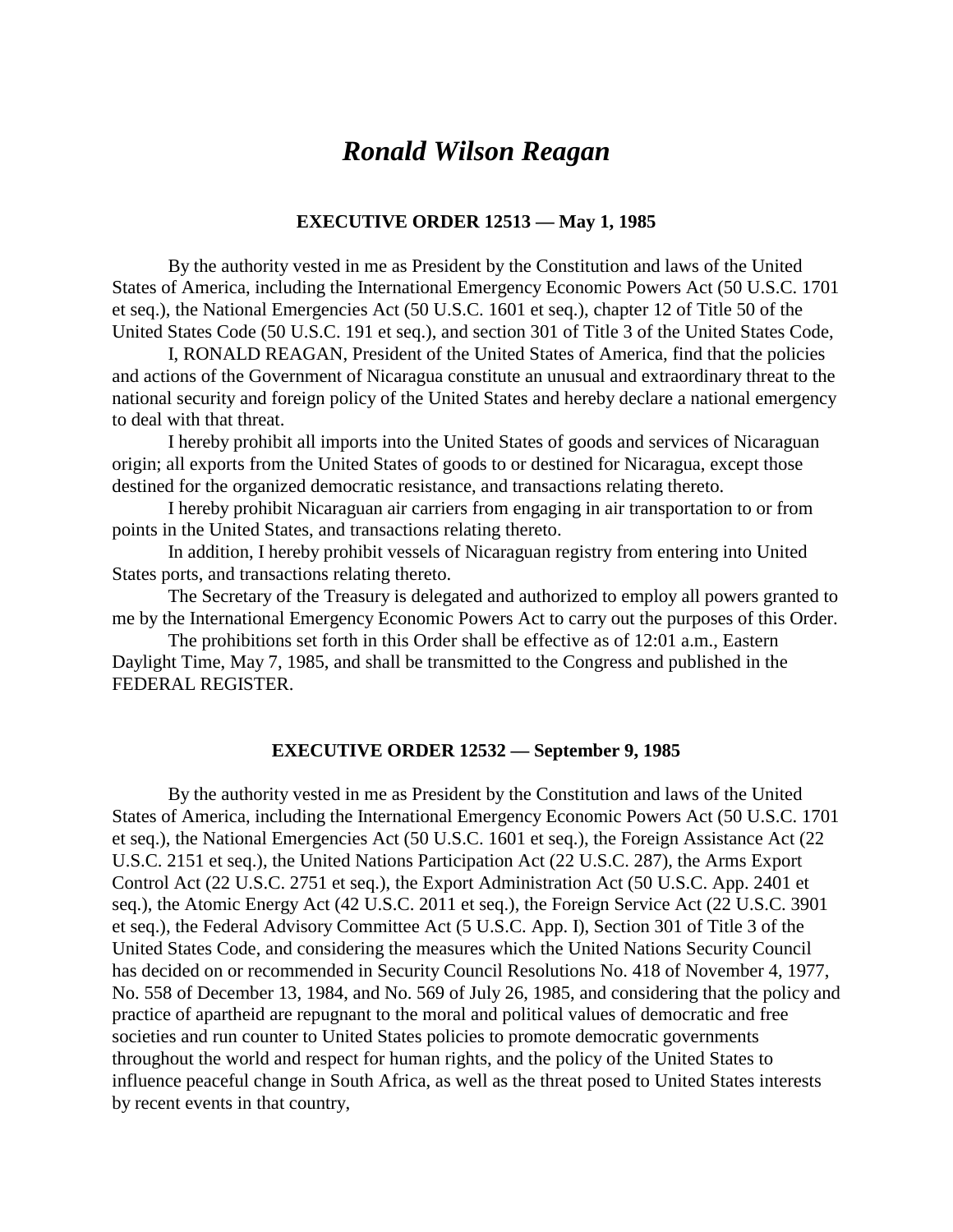I, RONALD REAGAN, President of the United States of America, find that the policies and actions of the Government of South Africa constitute an unusual and extraordinary threat to the foreign policy and economy of the United States and hereby declare a national emergency to deal with that threat.

SECTION 1. Except as otherwise provided in this section, the following transactions are prohibited effective October 11, 1985:

(a) The making or approval of any loans by financial institutions in the United States to the Government of South Africa or to entities owned or controlled by that Government. This prohibition shall enter into force on November 11, 1985. It shall not apply to (i) any loan or extension of credit for any educational, housing, or health facility which is available to all persons on a nondiscriminatory basis and which is located in a geographic area accessible to all population groups without any legal or administrative restriction; or (ii) any loan or extension of credit for which an agreement is entered into before the date of this Order.

The Secretary of the Treasury is hereby authorized to promulgate such rules and regulations as may be necessary to carry out this subsection. The initial rules and regulations shall be issued within sixty days. The Secretary of the Treasury may, in consultation with the Secretary of State, permit exceptions to this prohibition only if the Secretary of the Treasury determines that the loan or extension of credit will improve the welfare or expand the economic opportunities of persons in South Africa disadvantaged by the apartheid system, provided that no exception may be made for any apartheid enforcing entity.

(b) All exports of computers, computer software, or goods or technology intended to service computers to or for use by any of the following entities of the Government of South Africa:

(1) The military;

(2) The police;

(3) The prison system;

(4) The national security agencies;

(5) ARMSCOR and its subsidiaries or the weapons research activities of the Council for Scientific and Industrial Research;

(6) The administering authorities for the black passbook and similar controls;

(7) Any apartheid enforcing agency;

(8) Any local or regional government or "homeland" entity which performs any function of any entity described in paragraphs (1) through (7).

The Secretary of Commerce is hereby authorized to promulgate such rules and regulations as may be necessary to carry out this subsection and to implement a system of end use verification to ensure that any computers exported directly or indirectly to South Africa will not be used by any entity set forth in this subsection.

(c)(1) Issuance of any license for the export to South Africa of goods or technology which are to be used in a nuclear production or utilization facility, or which, in the judgment of the Secretary of State, are likely to be diverted for use in such a facility; any authorization to engage, directly or indirectly, in the production of any special nuclear material in South Africa; any license for the export to South Africa of component parts or other items or substances especially relevant from the standpoint of export control because of their significance for nuclear explosive purposes; and any approval of retransfers to South Africa of any goods, technology, special nuclear material, components, items, or substances described in this section. The Secretaries of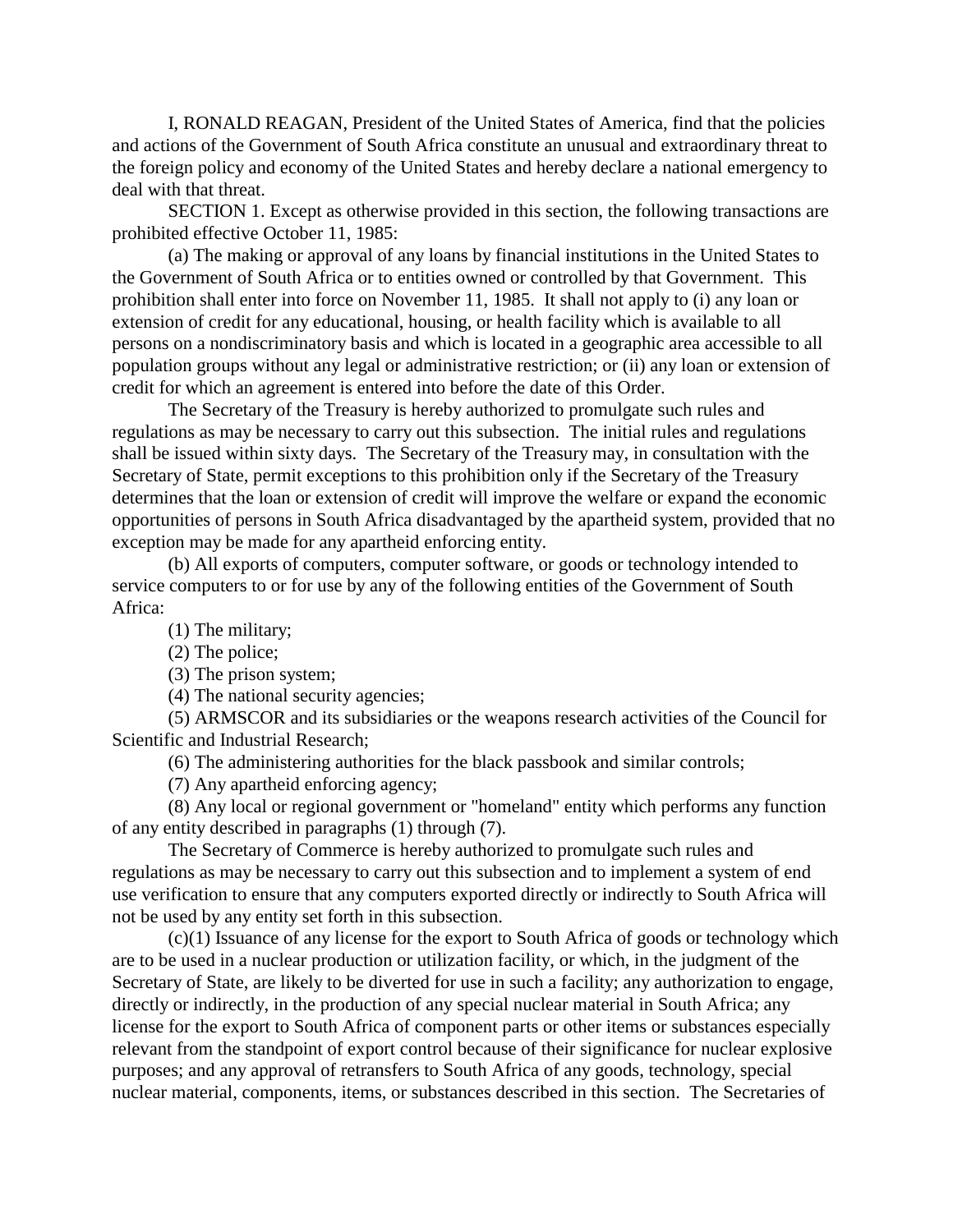State, Energy, Commerce, and Treasury are hereby authorized to take such actions as may be necessary to carry out this subsection.

(2) Nothing in this section shall preclude assistance for International Atomic Energy Agency safeguards or IAEA programs generally available to its member states, or for technical programs for the purpose of reducing proliferation risks, such as for reducing the use of highly enriched uranium and activities envisaged by section 223 of the Nuclear Waste Policy Act (42 U.S.C. 10203) or for exports which the Secretary of State determines are necessary for humanitarian reasons to protect the public health and safety.

(d) The import into the United States of any arms, ammunition, or military vehicles produced in South Africa or of any manufacturing data for such articles. The Secretaries of State, Treasury, and Defense are hereby authorized to take such actions as may be necessary to carry out this subsection.

SEC. 2. (a) The majority of United States firms in South Africa have voluntarily adhered to fair labor principles which have benefitted those in South Africa who have been disadvantaged by the apartheid system. It is the policy of the United States to encourage strongly all United States firms in South Africa to follow this commendable example.

(b) Accordingly, no department or agency of the United States may intercede after December 31, 1985, with any foreign government regarding the export marketing activity in any country of any national of the United States employing more than 25 individuals in South Africa who does not adhere to the principles stated in subsection (c) with respect to that national's operations in South Africa. The Secretary of State shall promulgate regulations to further define the employers that will be subject to the requirements of this subsection and procedures to ensure that such nationals may register that they have adhered to the principles.

(c) The principles referred to in subsection (b) are as follows:

(1) Desegregating the races in each employment facility;

(2) Providing equal employment opportunity for all employees without regard to race or ethnic origin;

(3) Assuring that the pay system is applied to all employees without regard to race or ethnic origin;

(4) Establishing a minimum wage and salary structure based on the appropriate local minimum economic level which takes into account the needs of employees and their families;

(5) Increasing by appropriate means the number of persons in managerial, supervisory, administrative, clerical, and technical jobs who are disadvantaged by the apartheid system for the purpose of significantly increasing their representation in such jobs;

(6) Taking reasonable steps to improve the quality of employees' lives outside the work environment with respect to housing, transportation, schooling, recreation, and health;

(7) Implementing fair labor practices by recognizing the right of all employees, regardless of racial or other distinctions, to self-organization and to form, join, or assist labor organizations, freely and without penalty or reprisal, and recognizing the right to refrain from any such activity.

(d) United States nationals referred to in subsection (b) are encouraged to take reasonable measures to extend the scope of their influence on activities outside the workplace, by measures such as supporting the right of all businesses, regardless of the racial character of their owners or employees, to locate in urban areas, by influencing other companies in South Africa to follow the standards specified in subsection (c) and by supporting the freedom of mobility of all workers, regardless of race, to seek employment opportunities wherever they exist, and by making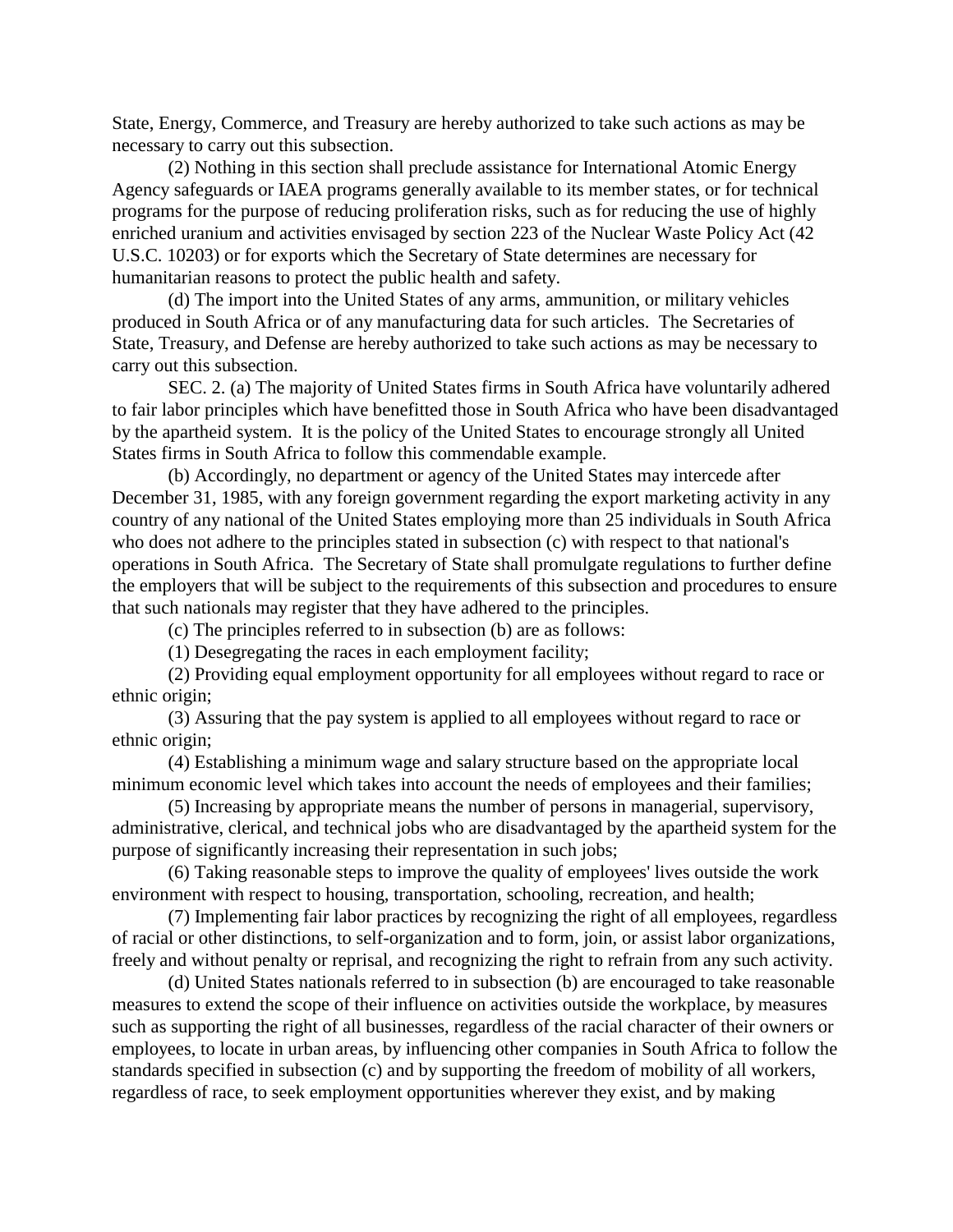provision for adequate housing for families of employees within the proximity of the employee's place of work.

SEC. 3. The Secretary of State and the head of any other department or agency of the United States carrying out activities in South Africa shall promptly take, to the extent permitted by law, the necessary steps to ensure that the labor practices described in section (2)(c) are applied to their South African employees.

SEC. 4. The Secretary of State and the head of any other department or agency of the United States carrying out activities in South Africa shall, to the maximum extent practicable and to the extent permitted by law, in procuring goods or services in South Africa, make affirmative efforts to assist business enterprises having more than 50 percent beneficial ownership by persons in South Africa disadvantaged by the apartheid system.

SEC. 5. (a) The Secretary of State and the United States Trade Representative are directed to consult with other parties to the General Agreement on Tariffs and Trade with a view toward adopting a prohibition on the import of Krugerrands.

(b) The Secretary of the Treasury is directed to conduct a study to be completed within sixty days regarding the feasibility of minting and issuing gold coins with a view toward expeditiously seeking legislative authority to accomplish the goal of issuing such coins.

SEC. 6. In carrying out their respective functions and responsibilities under this Order, the Secretary of the Treasury and the Secretary of Commerce shall consult with the Secretary of State. Each such Secretary shall consult, as appropriate, with other government agencies and private persons.

SEC. 7. The Secretary of State shall establish, pursuant to appropriate legal authority, an Advisory Committee on South Africa to provide recommendations on measures to encourage peaceful change in South Africa. The Advisory Committee shall provide its initial report within twelve months.

SEC. 8. The Secretary of State is directed to take the steps necessary pursuant to the Foreign Assistance Act and related legislation to (a) increase the amount of internal scholarships provided to South Africans disadvantaged by the apartheid system up to \$8 million from funds made available for Fiscal Year 1986, and (b) increase the amount allocated for South Africa from funds made available for Fiscal Year 1986 in the Human Rights Fund up to \$1.5 million. At least one-third of the latter amount shall be used for legal assistance for South Africans. Appropriate increases in the amounts made available for these purposes will be considered in future fiscal years.

SEC. 9. This Order is intended to express and implement the foreign policy of the United States. It is not intended to create any right or benefit, substantive or procedural, enforceable at law by a party against the United States, its agencies, its officers, or any person.

## **EXECUTIVE ORDER 12543 — January 7, 1986**

By the authority vested in me as President by the Constitution and laws of the United States of America, including the International Emergency Economic Powers Act (50 U.S.C. 1701 et seq.), the National Emergencies Act (50 U.S.C. 1601 et seq.), sections 504 and 505 of the International Security and Development Cooperation Act of 1985 (Public Law 99-83) (22 U.S.C.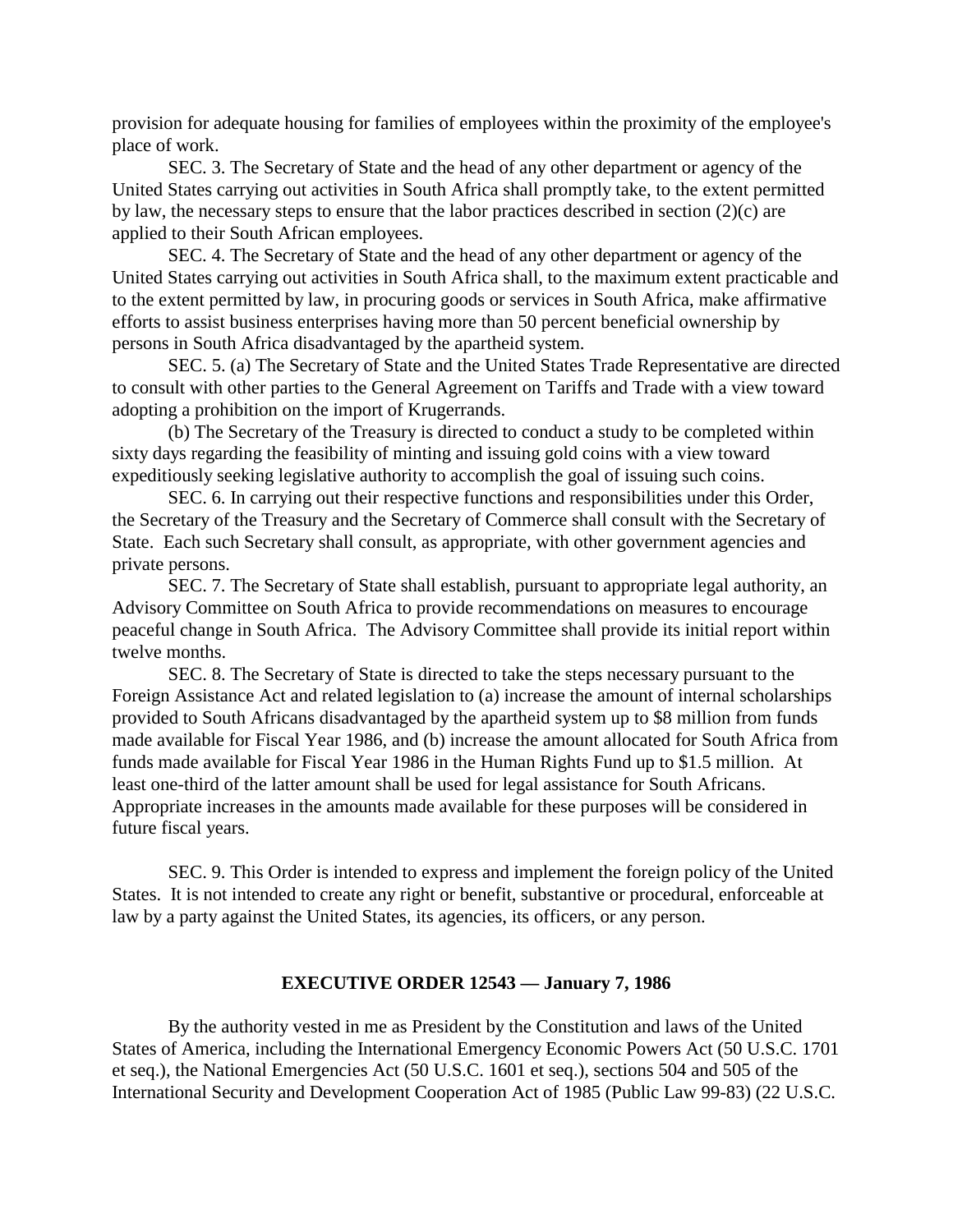2349aa-8, 2349aa-9), section 1114 of the Federal Aviation Act of 1958, as amended (49 U.S.C. 1514) (now 49 U.S.C. 40106(b)), and section 301 of title 3 of the United States Code.

I, RONALD REAGAN, President of the United States of America, find that the policies and actions of the Government of Libya constitute an unusual and extraordinary threat to the national security and foreign policy of the United States and hereby declare a national emergency to deal with that threat.

I hereby order:

Section 1. The following are prohibited, except to the extent provided in regulations which may hereafter be issued pursuant to this Order:

(a) The import into the United States of any goods or services of Libyan origin, other than publications and materials imported for news publications or news broadcast dissemination;

(b) The export to Libya of any goods, technology (including technical data or other information) or services from the United States, except publications and donations of articles intended to relieve human suffering, such as food, clothing, medicine and medical supplies intended strictly for medical purposes;

(c) Any transaction by a United States person relating to transportation to or from Libya; the provision of transportation to or from the United States by any Libyan person or any vessel or aircraft of Libyan registration; or the sale in the United States by any person holding authority under the Federal Aviation Act (of 1958, now 49 U.S.C. 40101 et seq.) of any transportation by air which includes any stop in Libya;

(d) The purchase by any United States person of goods for export from Libya to any country;

(e) The performance by any United States person of any contract in support of an industrial or other commercial or governmental project in Libya;

(f) The grant or extension of credits or loans by any United States person to the Government of Libya, its instrumentalities and controlled entities;

(g) Any transaction by a United States person relating to travel by any United States citizen or permanent resident alien to Libya, or to activities by any such person within Libya, after the date of this Order, other than transactions necessary to effect such person's departure from Libya, to perform acts permitted until February 1, 1986, by Section 3 of this Order, or travel for journalistic activity by persons regularly employed in such capacity by a newsgathering organization; and

(h) Any transaction by any United States person which evades or avoids, or has the purpose of evading or avoiding, any of the prohibitions set forth in this Order. For purposes of this Order, the term ''United States person'' means any United States citizen, permanent resident alien, juridical person organized under the laws of the United States or any person in the United States.

Sec. 2. In light of the prohibition in Section 1(a) of this Order, section 251 of the Trade Expansion Act of 1962, as amended (19 U.S.C. 1881), and section 126 of the Trade Act of 1974, as amended (19 U.S.C. 2136) will have no effect with respect to Libya.

Sec. 3. This Order is effective immediately, except that the prohibitions set forth in Section 1(a), (b), (c), (d) and (e) shall apply as of 12:01 a.m. Eastern Standard Time, February 1, 1986.

Sec. 4. The Secretary of the Treasury, in consultation with the Secretary of State, is hereby authorized to take such actions, including the promulgation of rules and regulations, as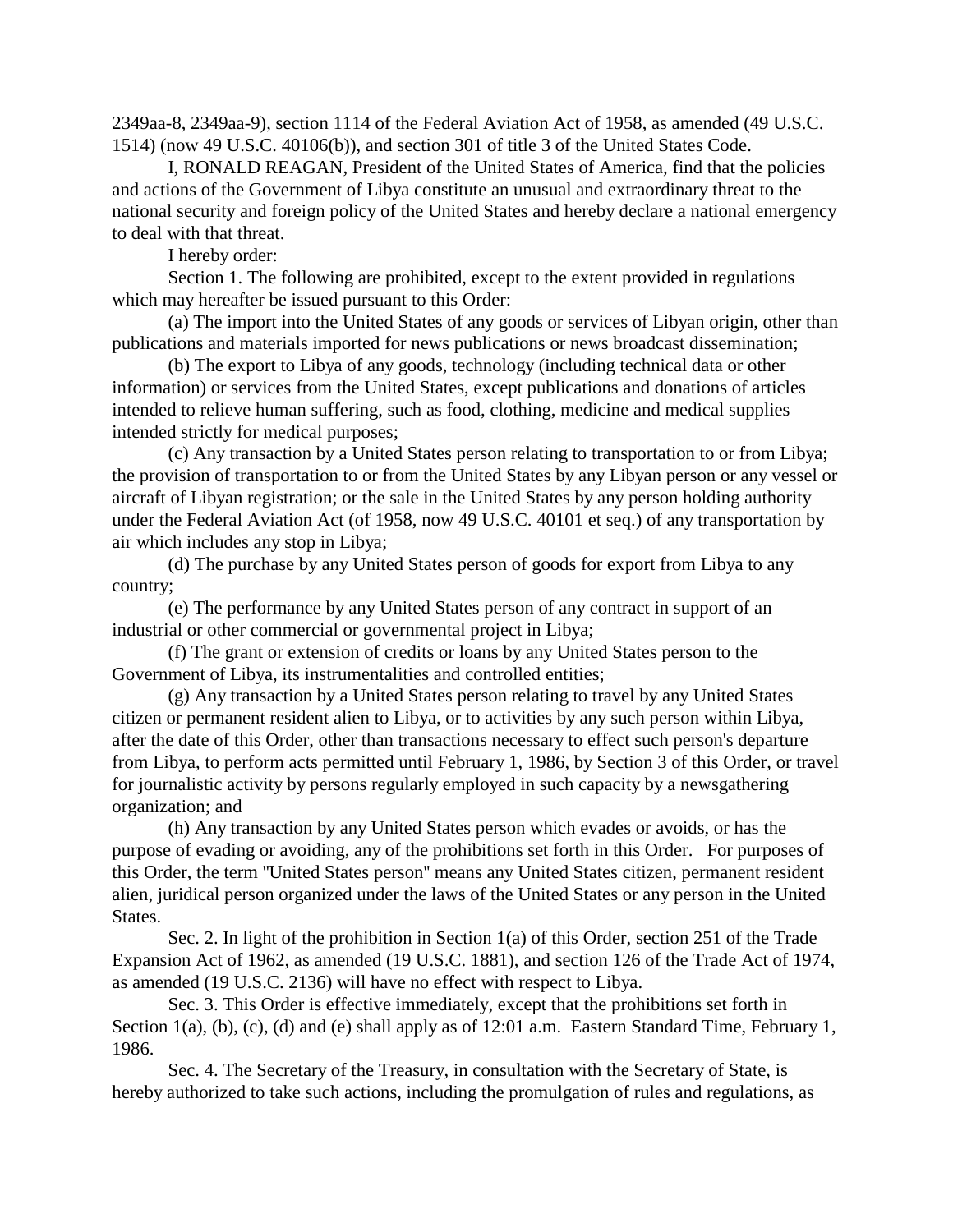may be necessary to carry out the purposes of this Order. Such actions may include prohibiting or regulating payments or transfers of any property or any transactions involving the transfer of anything of economic value by any United States person to the Government of Libya, its instrumentalities and controlled entities, or to any Libyan national or entity owned or controlled, directly or indirectly, by Libya or Libyan nationals. The Secretary may redelegate any of these functions to other officers and agencies of the Federal government. All agencies of the United States government are directed to take all appropriate measures within their authority to carry out the provisions of this Order, including the suspension or termination of licenses or other authorizations in effect as of the date of this Order.

This Order shall be transmitted to the Congress and published in the Federal Register. Ronald Reagan

## **EXECUTIVE ORDER 12635 — April 18, 1988**

By the authority vested in me as President by the Constitution and laws of the United States of America, including the International Emergency Economic Powers Act (50 U.S.C. 1701 et seq.), the National Emergencies Act (50 U.S.C. 1601 et seq.), and section 301 of title 3 of the United States Code,

I, RONALD REAGAN, President of the United States of America, find that the policies and actions in Panama of Manuel Antonio Noriega and Manuel Solis Palma constitute an unusual and extraordinary threat to the national security, foreign policy, and economy of the United States and hereby declare a national emergency to deal with that threat.

SECTION 1. I hereby order blocked all property and interests in property of the Government of Panama that are in the United States, that hereafter come within the United States, or that are or hereafter come within the possession or control of persons located within the United States. For purposes of this Order, the Government of Panama is defined to include its agencies, instrumentalities and controlled entities, including the Banco Nacional de Panama and the Caja de Ahorros.

SEC. 2. Except to the extent provided in regulations which may hereafter be issued pursuant to this Order:

(a) Any direct or indirect payments or transfers from the United States to the Noriega/Solis regime of funds, including currency, cash or coins of any nation, or of other financial or investment assets or credits are prohibited. All transfers, or payments owed, to the Government of Panama shall be made into an account at the Federal Reserve Bank of New York, to be held for the benefit of the Panamanian people. For purposes of this Order, the term "Noriega/Solis regime" shall mean Manuel Antonio Noriega, Manuel Solis Palma, and any agencies, instrumentalities or entities purporting to act on their behalf or under their asserted authority.

(b) Any direct or indirect payments or transfers to the Noriega/Solis regime of funds, including currency, cash or coins of any nation, or of other financial or investment assets or credits, by any United States person located in the territory of Panama, or by any person organized under the laws of Panama and owned or controlled by a United States person, are prohibited. All transfers, or payments owed, to the Government of Panama by such persons shall be made into an account at the Federal Reserve Bank of New York, to be held for the benefit of the Panamanian people. For purposes of Section 2(b), "United States person" is defined to mean